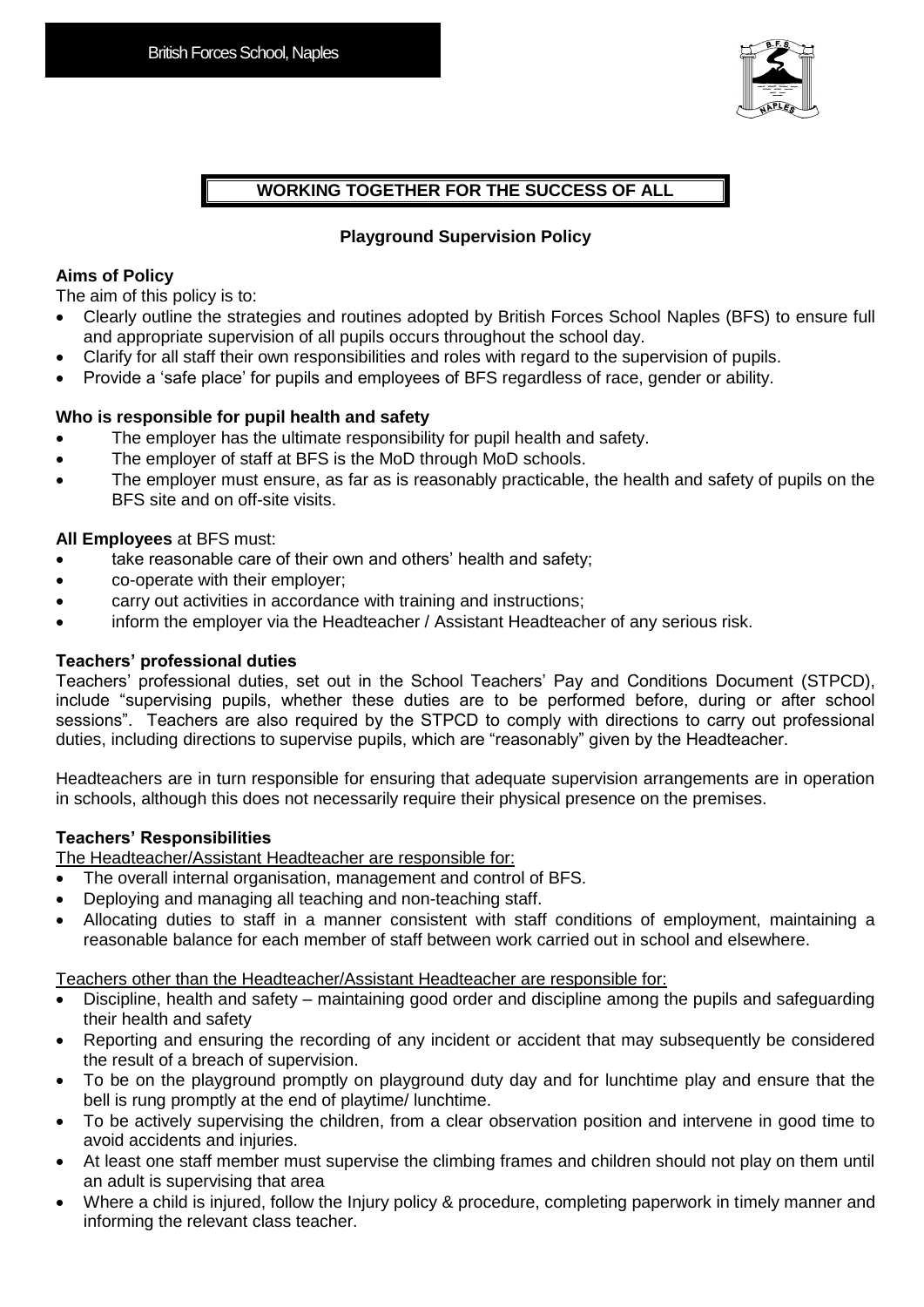- 2
- Teachers will be on duty 10 minutes before the start of the school day for children (08:15 08:25 hrs), 10 minutes at the end of the school day for children (15:05 – 15:15) to supervise children arriving and departing from school. This may be directed to being on the playground or remaining in the designated classroom as required.
- Teachers will remain on duty 5 minutes after the morning session has ended and 5 minutes before the afternoon session resumes, this will enable a smooth and orderly handover to and from lunchtime supervisors

# **LSA responsibilities**

- Discipline, health and safety maintaining good order and discipline among the pupils and safeguarding their health and safety.
- To be on the playground promptly on playground duty day and for lunchtime play and ensure that the bell is rung promptly at the end of playtime/ lunchtime.
- To be actively supervising the children, from a clear observation position and intervene in good time to avoid accidents and injuries.
- At least one staff member must supervise the climbing frames and children should not play on them until an adult is supervising that area
- Where a child is injured, follow the Injury policy & procedure, completing paperwork in timely manner and informing the relevant class teacher

# **Supervision Before School**

- All teachers are on duty 10 minutes prior to the start of the school day for pupils ie at 08:15 in their designated classroom
- Pupils will not be supervised prior to 8:15am and parents are advised that they should not arrive before this time.
- Pupils are directed to their classrooms on arrival whereupon they will come under the supervision of the respective class teacher.
- Pupils arriving by bus will be directed to their classrooms on arrival whereupon they will come under the supervision of the respective class teacher. FS2 children are escorted to their classroom by the bus escort.
- From 08:15 hrs onwards no hot drinks are to be taken onto the playground or carried around the site or in the vicinity of pupils indoors.
- Children are not permitted to use the climbing frames before and after school

### **Morning Play time (Mon – Thurs 09:50 – 10:10; Fri 10:30 – 10:50hrs) Summer Hours (Mon – Fri 10:40 – 11:00hrs)**

- At least 2 members of staff are on duty each break time on a rota basis which is displayed around BFS
- No hot drinks are to be taken onto the playground or carried between buildings or in the vicinity of pupils indoors.
- BFS has clear playtime rules and the Headteacher/Assistant Headteacher should be informed of any serious or repeated breaches of this code.
- Staff on duty will regularly check that children are only in the playground or on the outside court.
- Staff on duty need to closely supervise and check regularly key areas with reduced visibility namely:
	- \* FS/KS1 climbing frame and tunnels
	- \* KS2 climbing frame
	- \* Classrooms
	- \* Toilet/cloakroom area
	- \* Storage sheds
- Key Stage 1 equipment (including bikes/trikes, soft play equipment, sand/water etc. are not to be used during playtime
- At beginning/end of playtime on Inside Court ensure that playground equipment is placed outside the shed. No children are allowed in the shed unless supervised by an adult
- Ensure the equipment shed on the Inside Court is kept shut during playtimes
- Children should not be in classrooms unsupervised at any time. Children will store their snacks in a box kept in the classroom which will be taken out for the children at break times.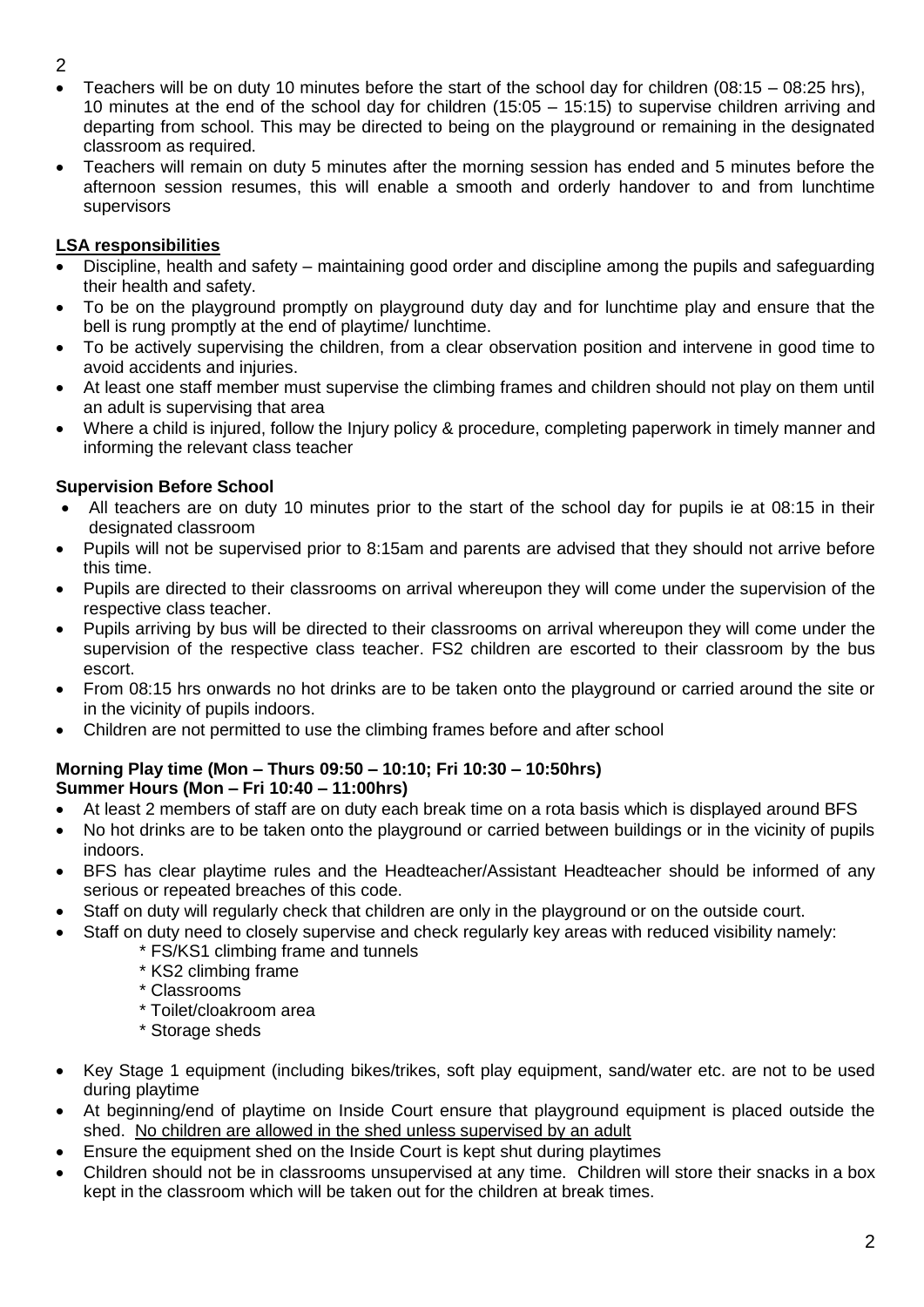- 3
- If a pupil is injured, they are dealt with by staff on duty. If a serious injury occurs the child will be taken to the staffroom/office where first aid trained staff will provide first aid and record the injury and treatment on the appropriate form. If necessary a report to the class teacher or Headteacher of any circumstance of significance will be given and the parents informed by phone or letter.
- At the end of playtime a duty member of staff will ring the bell once for the children to stand still and a second time for children to line up in their classes.
- At the end of playtime children should not enter the classroom until the teacher or LSA on duty instructs them to do so. Teachers should ensure that they return to class promptly after playtime and staff on duty should wait with the children until the class teacher or LSA has returned.
- FS2 children will be collected from the playground by their class teacher or LSA and taken back to the FS unit.

## **Wet Weather playtime**

- During wet playtime children remain in their classrooms and are reminded of suitable and safe activities.
- The usual class LSA will supervise the children in their respective classroom. They may be released by the usual class teacher as appropriate to ensure the smooth running of the following teaching session. The office can be phoned on the internal line if necessary.
- Older pupils may also be asked to help with the play activities of the younger pupils.
- All staff are expected to be available to assist on such occasions if required.
- No hot drinks are to be taken onto the playgrounds or carried around the building or in the vicinity of pupils indoors.

## **Lunchtime Supervision**

Contractually Teachers cannot be directed to supervise pupils during the midday break. Therefore the supervision of pupils is provided during and after the provision of the midday meal by LSAs in accordance with the duty rota:

- To supervise the pupils whilst eating their packed lunch.
- To supervise all pupils during lunchtime playtime whether on the inside courtyard and climbing frames or on the outside court – see also morning playtime & wet playtime supervision above.
- The Assistant Headteacher takes overall responsibility for lunchtime supervisions and they can always ask for her support. (In her absence the next most senior teacher covers this role.)
- No hot drinks are to be taken onto the playground or carried around the building or in the vicinity of pupils indoors.
- For lunchtime playtime please refer to the Morning Playtime section
- During a wet lunchtime the children stay in the hall to eat their lunch until 12.30 and then the LSAs on duty take the children back to the classrooms to supervise them there.

# **Supervision After School**

- Teachers will be on duty 10 minutes at the end of the school day for children (15:05 15:15; 13:00 13:10 during summer hours) to supervise children departing from school.
- Class teachers ensure the safe exit of all pupils from their classroom and cloakroom.
- Teachers will hand children over to their parents from their classroom door leading to the playground. Children stay with their respective teacher until handed over.
- Where parents have more than one child to collect, they are encouraged to collect their youngest child first.
- In wet weather, Teachers will bring their children to the Reception area via the corridor and handover to parents in Reception.
- **Parents take over responsibility for their health, safety and welfare them from the point their child is handed over to them.**
- The pedestrian gate at the front of the school is open at the end of the day therefore parents should supervise their children in the paved area at the front of school and traversing the car park.
- All pupils have instructions not to leave school without their parent/carer and to stay with their class teacher/LSA if their parent/carer is not there to collect them.
- Parents or named contacts are contacted if pupils have not been collected by 15:15hrs.
- It is the responsibility of parents to inform the class teacher (in person or via the office) if they have nominated another responsible adult to collect their child or have made an alternative arrangement e.g. for the child to travel on the bus. Where this arrangement has not been confirmed with the child's